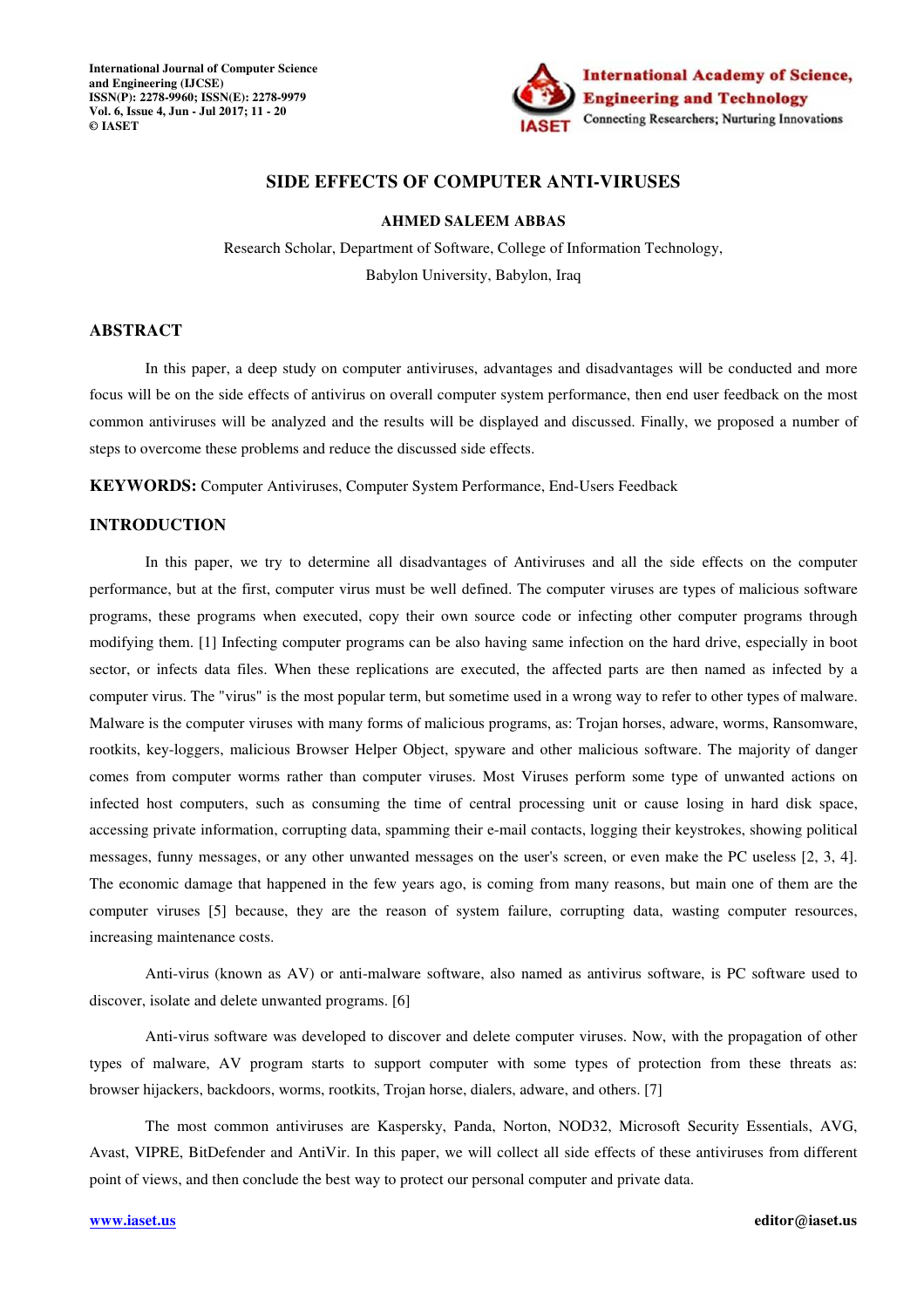#### **12 Ahmed Saleem Abbas**

## **MOST COMMON ANTI-VIRUS PROGRAM**

In this section, we will mention many available AV programs in the market and give a brief description for each one of them as the following:

Avira Antivirus is an antivirus program produce, which fast detect malware and it has multiple daily definitions of update, also it is considered as one of the light-weight AV programs. It is appropriate for Win7  $\&$  8. The free version does not have the ability to protect PC against malicious URLs and rogues. The Avira Premium edition is offering more protection and features.

- **NOD32:** It is an antivirus program that widely common, developed by ESET. The GUI of basic and advanced versions makes user satisfies. NOD32 has proven to detect faster than others because of the capability of using a sophisticated heuristic detection algorithm. The end-user can install it on Win7, 8, &10.
- **Kaspersky:** It is a common antivirus, because of its ability to quickly detect Trojan Horses, most rogues and malware. End-user can install it in Win7, 8, & 10.
- **Norton:** It is an antivirus program that supports many operating systems as wins 10. This AV program is providing popular protection through network mapping and identity protection.
- **Avast:** It is the boot-time scanner, e-mail scanner and Network Shield. The ability to detect viruses of this AV program is very good and it can be installed in any versions of Windows. This AV is installed as free or paid editions.
- **VIPRE:** It is an antivirus that has attracted end-users for its good user interface, many licenses for home site, good support, and the good ability to detect malware. VIPRE has supported all operating systems from 2000 until now.
- **AVG:** It is the anti-virus that has the stylish GUI, easy to use, Link Scanner property, and the future of e-mail scanners, these properties lead to make users make their decision to use the AVG program.
- **BitDefender:** The free version of it only provides malware removal, on-demand scanner, with the ability to quarantine and schedule scans. You have to use the paid edition to get real-time protection and other useful features.
- **Microsoft Security Essentials:** It offers real-time protection, e-mail attachment scanner, and some basic options of any antivirus. It is updated multiple times a day and it is considered as one of the light-weight AV program. The free antivirus of Microsoft will run on all Windows systems, but there is one condition that it has to pass the Windows Genuine Validation.
- **Panda:** It is an AV program that is very useful in Cloud protection; it has the ability to do the real-time protection, on-demand scanner, and other features. For full features, the paid version of it is available. Panda can work properly with Win 7, 8, &10.

### **MOST COMMON ANTI-VIRUS PROGRAM**

In this section, a dissection about antivirus software advantages and disadvantages will be conducted; all these

#### **Impact Factor (JCC): 5.9867 NAAS Rating 3.17**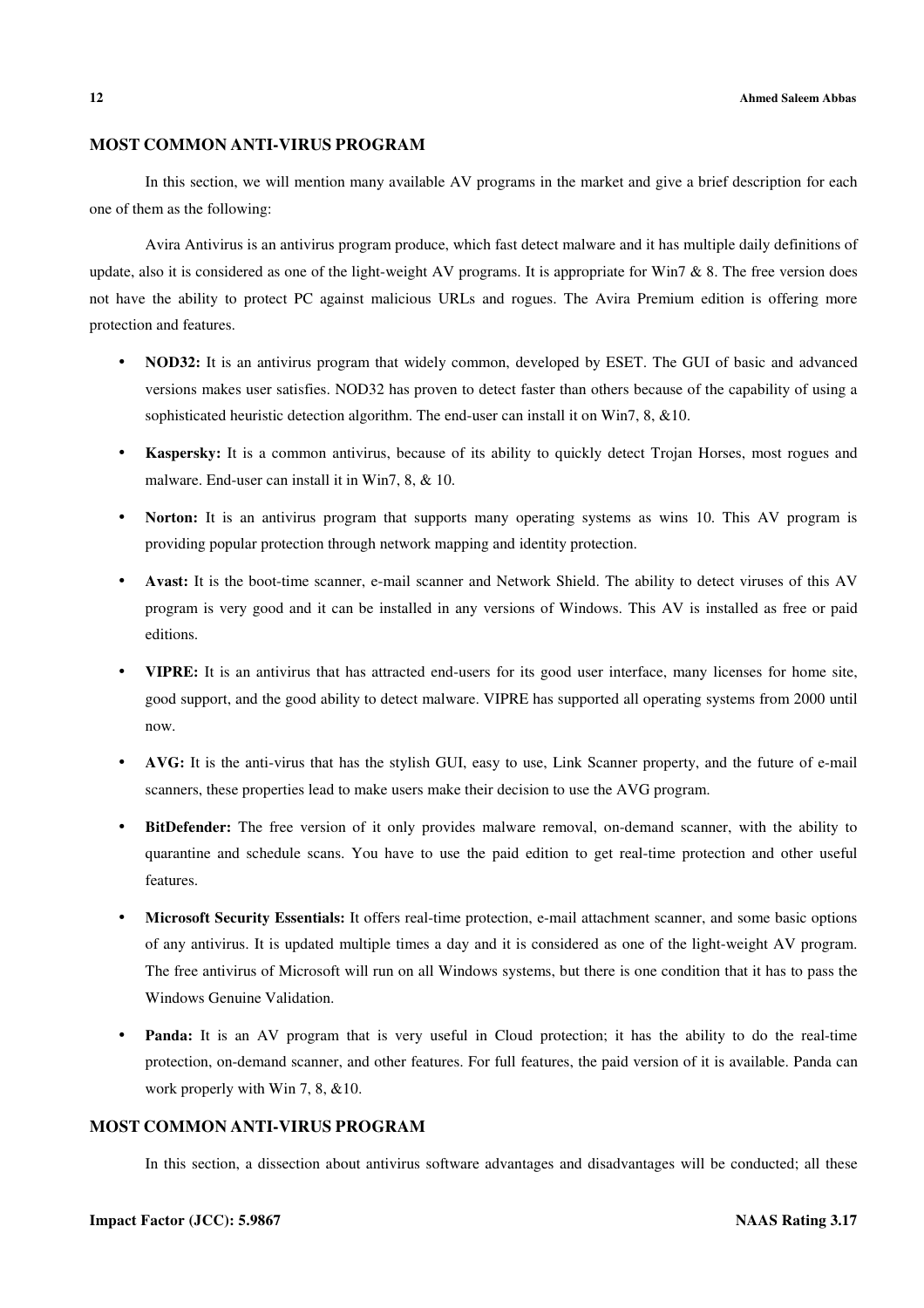#### **Side Effects of Computer Anti-Viruses 13**

positive and negative aspects will be explained.

#### **The Benefits of Anti-Virus Software**

When the end-user setup the anti-virus software on his personal computer, he gains the protection from viruses, spyware, Trojans, adware, worms, and others. Many users click on the attached files in emails or the suspect links, or they visit untrusted websites, so, by having the anti-virus program, the probability of getting infected can be decreased.

The virus is not only has the ability to do damage to the valued data, it also can make the PC useless by destroying the main functions and processes and the result of that is, the reduction of computer's performance.

AV program will protect end user while he surfs the web, also it isolates and prevents hackers from accessing to personal things as: bank account access or credit card information.

The firewall property attached to many AV programs to block any unwanted (i.e. unauthorized) incoming connections, and to prevent hackers attacking end user system.

When the viruses attack your personal computer, they can delete important personal images and files, slow down your processing speeds, and they lead to physical problem to your computer that cannot be fixed. The AV program can protect your computer from the identity theft and spyware. Identity theft is a major problem for the victims and it can cause many problems as receive bad marks on the user's credit report and lost money.

The spyware is a type of software that is designed to attack computer and spy on the users of it, the spyware looking for and get all personal information that stored on a personal computer, this can be: passwords, data about financial issues, the number of credit card and social security. The hackers can use the information in a wrong way that can harm the victim.

The AV program protects your PC from Spam, which is annoying you. In most time, the spam is the result of a virus stored on your computer; you can recognize that situation when your PC gets many emails and ads, that you have no interest on it.

### **Side Effects of AV Software**

In this section, we will talk about the side effects of the popular antiviruses from the end user point of views; the first one of them is it sometimes attacking your active trusted programs. Some solution used as try an exceptional option, but even this utility is disabled in some antiviruses, and if it was enabled the anti-virus also attack your beloved program.

Misunderstand problem, When end user installs anti-virus, he thinks his PC will be fully protected, but AV cannot work as a firewall and it will not protect PC from hackers, So, the end user need to set up firewall software or install a full version of internet security suite, and he can also use router to support the firewall.

Performance problem, AV Program slows down the network or PC, Installing anti-virus software can use up a lot of hard disk space, and the running of it lead to allocate a lot of computer memory space and slowing down the end user PC.

Update problem, many of AV software are unable to discover old viruses, because many users forget that they have to update the database of their virus scanner's until their PC infected and that is too late. Sometimes, update delays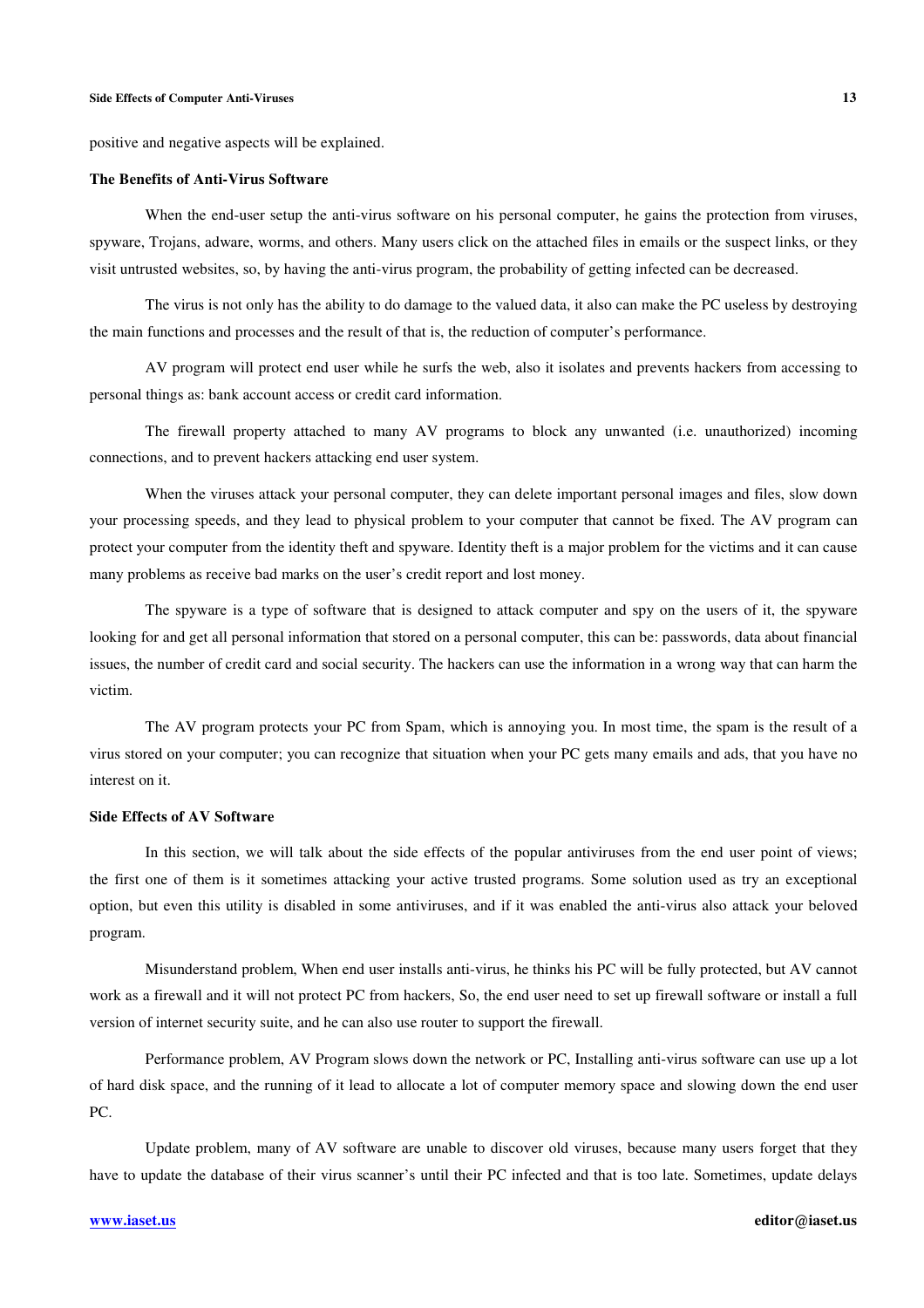because of antivirus company itself.

Security problem, most of time new security holes appeared, and these are used to exploit in networking software and operating system that would give the viruses another entry point (way) to overcome the anti-virus software and infect end-user PC.

As far the limitation problem in detection techniques is concerned, there are many ways to discover a virus, but the main drawback to some AV is that they may not use all the techniques of virus detection. Virus scanners are the one of the best popular methods of detection. Scanning defined as, it is the searching process on a personal computer to discover the previous known code patterns of viruses. Another detection technique is to discover changes that made in files, as executable files (\*.exe).s

Conflicts problem, since the anti-virus programs aren't having the same effect, the end user may try to set up more than one AV program. So, he must be very careful because these programs may actually not work properly and conflict with one another.

Free antivirus problem, most of free AV programs that available on net have many problems and defects and the developer of like these programs put notes to customers and tell him: "if you want to overcome these problems purchase the full product", the problem is that the customer doesn't understand the real problems that can be happened because of free AV like these.

A cost problem, the cost of the anti-virus program and its update is expensive in comparison of the monthly income for customers, who live in most countries as Asia, Africa, and Middle East.

A spyware problem, sometimes the anti-virus programs are could not discover the spy or they are the real spy on your personal computer specially the free programs.

Online advertising (Ads) problem, also named as Internet advertising, it is a form of marketing that uses the web to deliver marketing messages to consumers. Consumers view these messages as an unwanted noise with few benefits and try to block them for many reasons; these ads appear many times in free Anti-viruses.

# **EXPERIMENT**

We made a questionnaire form to get the opinion of 200 users of Anti Virus Software, where all of the users were students in software engineering department – college of Information Technology – Babylon University, their age between 20 to 26 years old. This questionnaire was to ask them about the type of use AV program, what are the problems they faced when using it? What are the benefits from using it? Also, we asked them, if the AV program is free or not, and which developer that develop this Antiviruses?

## **RESULTS**

The Resulted Statistics from questionnaire administered to 200 users of Antivirus, where all of the users are students at software engineering department – college of Information Technology – Babylon University, whose age between 20 to 26 years old, we found the following as shown in Figure (1) that illustrate the using ratio of the AV programs.

From this figure, we found that about 22% from users are using the Avast Antivirus, about 20% using the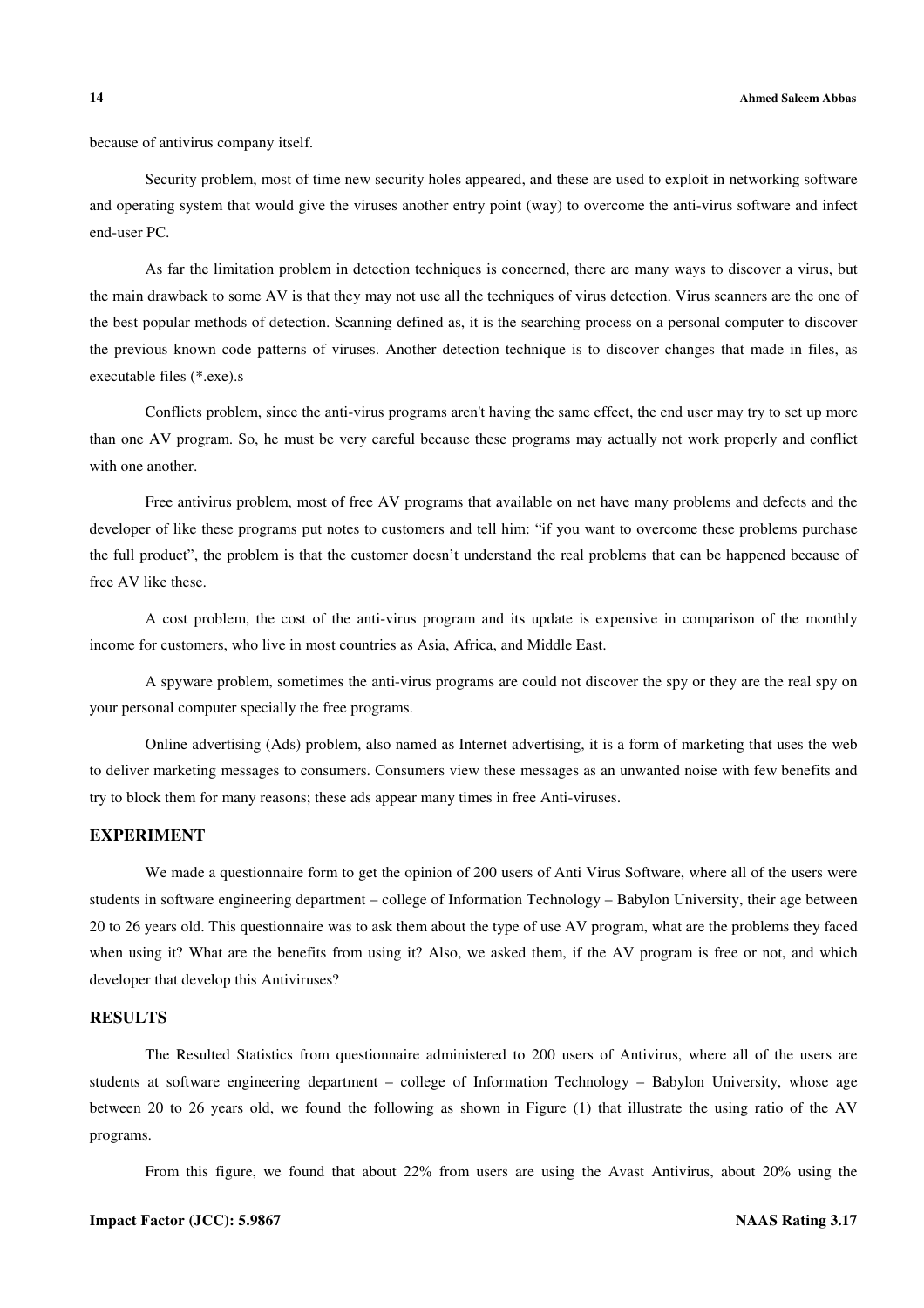Kaspersky Antivirus, about 14% using AVIRA Antivirus, about 6% using the Norton Antivirus and same ratio (6%) using ESET SMART SECURITY, and the others range from (1% to4%), the details of this figure was shown in Table (1).



**Figure 1: AV programs Using Ratio** 

| <b>Anti-Virus</b>             | <b>Using Ratio</b> |
|-------------------------------|--------------------|
| Cm security                   | $2\%$              |
| Free shortcut remover         | $2\%$              |
| Nod32 antivirus               | 2%                 |
| Vipre                         | $2\%$              |
| Avg antivirus                 | $4\%$              |
| <b>Bitdefender antivirus</b>  | $4\%$              |
| Macafee antivirus             | $4\%$              |
| Panda antivirus               | $4\%$              |
| Smadv antivirus               | $4\%$              |
| Microsoft security essentials | $4\%$              |
| Eset smart security           | 6%                 |
| Norton antivirus              | 6%                 |
| Avira antivirus               | 14%                |
| Kaspersky antivirus           | 20%                |
| Avast antivirus               | 22%                |

|  |  | Table 1: AV programs Using Ratio |
|--|--|----------------------------------|
|--|--|----------------------------------|

In Figure (2), the percentage of each side effect, according to customer (end user) point of views is illustrated. From this figure, we found that about 27.27% is the occurrence ratio of free anti-virus problem, about 14.29% of users they complain from Online advertising (Ads) problem, 14.29% of users they fell down in Conflicts problem, and about 10.39% of users suffer from Performance problems, 9.09% they complain from Update problem, about 7.79% from users complain from the cost of anti-viruses, and finally about 6.49% of users suffer from Misunderstand problem, the rest of details is shown in Table (2) and the definition of each problem was discussed in previous section. ativities, about 12%, which contained the Norton Antivirus and same ratio (6%)<br>
MART STACHERY could be absent many from (1%) and 3% the signal contact the Norton Antivirus and same ratio (6%)<br>
<br> **ANT STACHERY could be abs** 



**Figure 2: Problems Occurrence Ratio**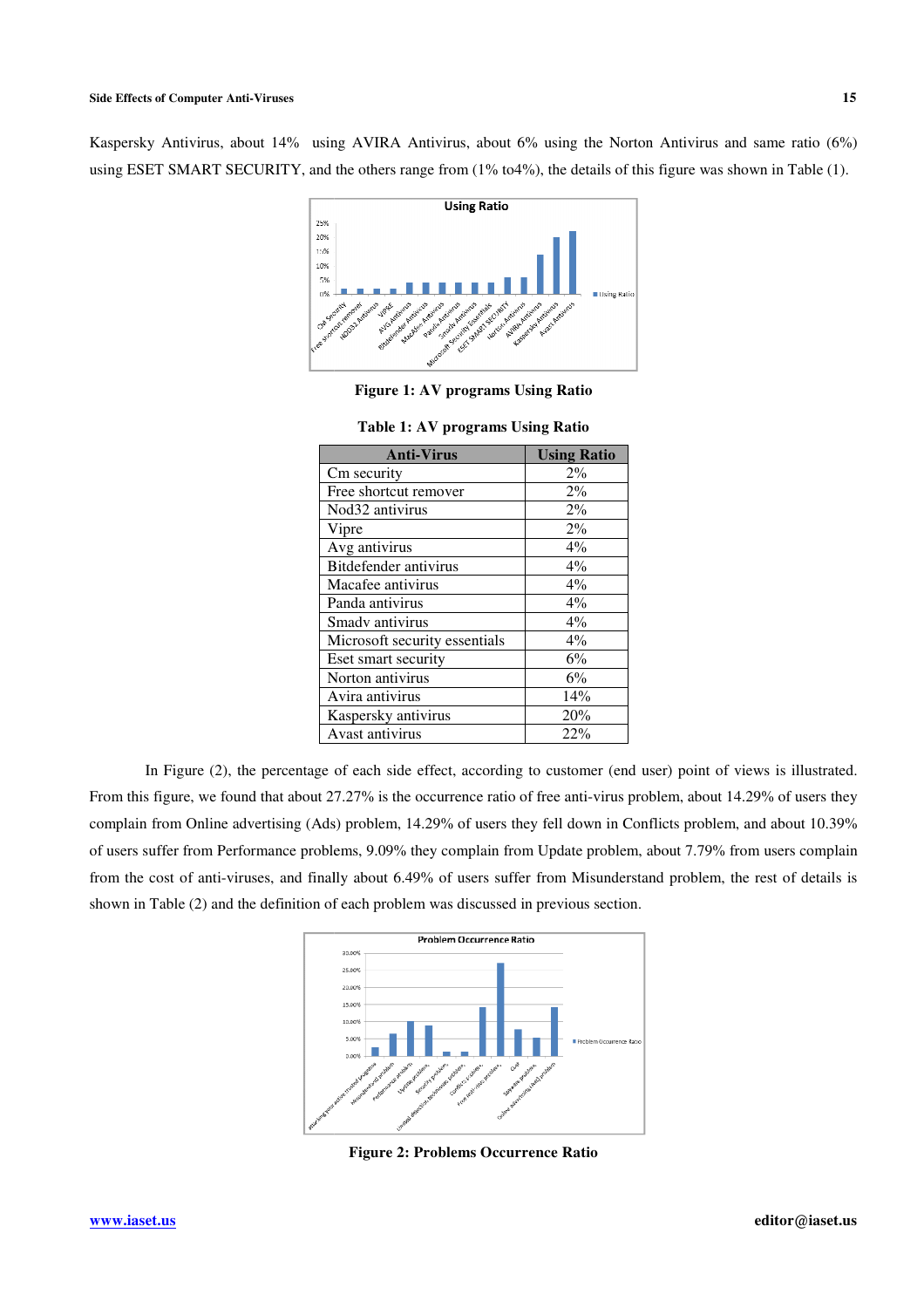| <b>Problem Name</b>                    | <b>Problem Occurrence Ratio</b> |
|----------------------------------------|---------------------------------|
| Attacking your active trusted programs | $2.60\%$                        |
| Misunderstand problem                  | 6.49%                           |
| Performance problem                    | 10.39%                          |
| Update problem,                        | $9.09\%$                        |
| Security problem,                      | 1.30%                           |
| Limited detection techniques problem,  | 1.30%                           |
| Conflicts problem,                     | 14.29%                          |
| Free Anti-virus problem,               | 27.27%                          |
| Cost                                   | 7.79%                           |
| Spyware problem,                       | 5.19%                           |
| Online advertising (Ads) problem       | 14.29%                          |

| Table 2: Problems Occurrence Ratio |  |
|------------------------------------|--|
|------------------------------------|--|

In Figure (3), we can see the percentage of each problem in each anti-virus separately, we show three only. In Figure (4), we show the comparison between the percentage of problems for each antivirus with each other's, where these result from the end user point of view.



**Figure 3: The Most Problems in Each Antivirus Program Separated from Program, Another's according to End Users Questionnaires**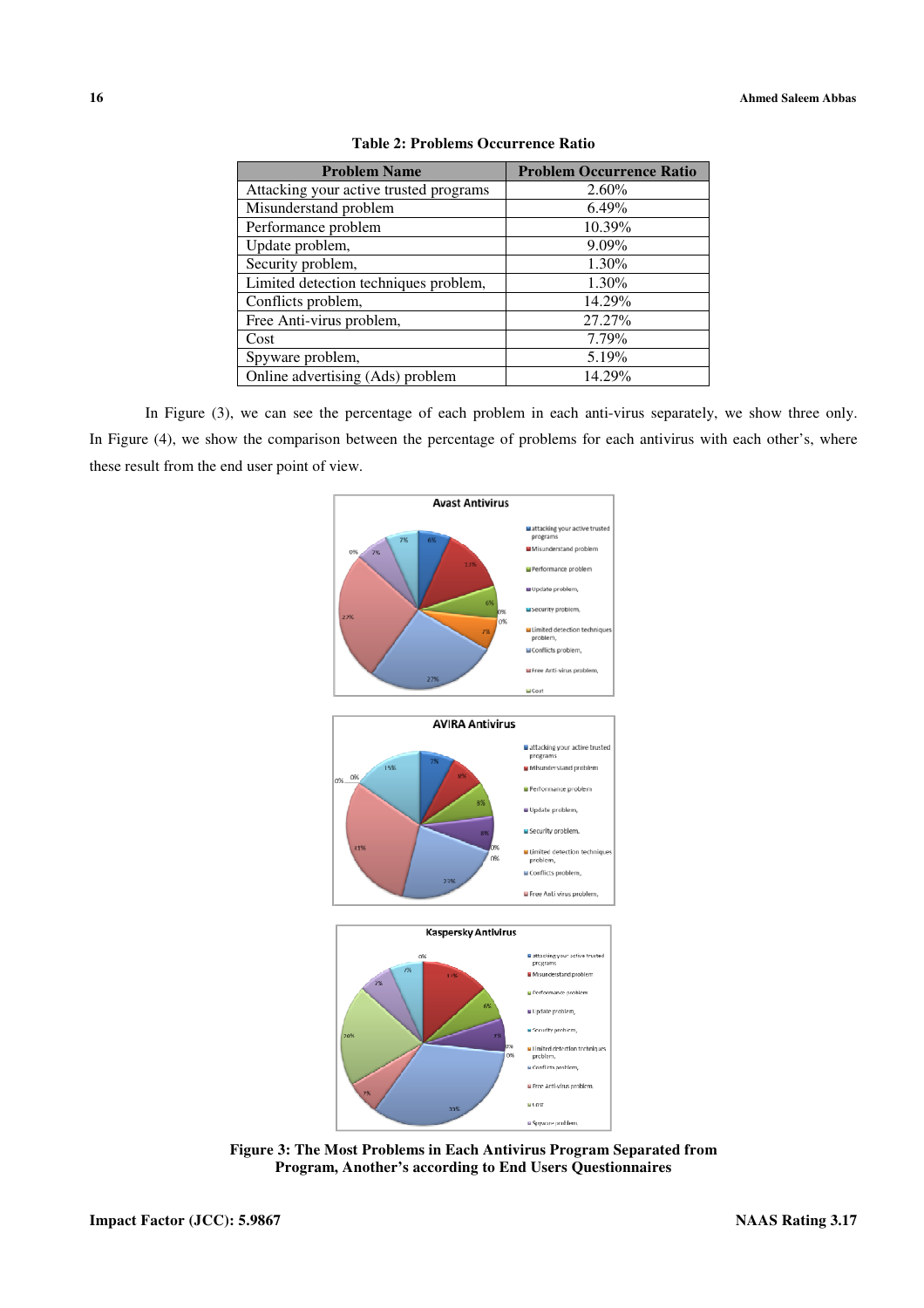

**Figure 4: The Percentage of Most Problems in each** 

### **SUGGESTED SOLUTION TO OVERCOME ANTIVIRUS SIDE-EFFECTS**

An antivirus can protect an end user PC PC, from the moment the system is started and until it is turned off. To cure end-user from antivirus side-effects, the real issue here is the extent to which it can expand this protection, which is end-user from antivirus side-effects, the real issue here is the extent to which it can expand this protection, which is<br>restricted to the perimeter of its signature database. Everyone will know by now that cyber-threats a evolving, faster than any antivirus is able of adapting to. In other words, the end-user can only be ready against known viruses; otherwise, the antivirus infect end-user PC, so determinedly administer to his information system will only give him a false sense of security. Not being capable to get real protection against attacks that are spe him a false sense of security. Not being capable to get real protection against attacks that are foreign to the existing signature database of virus, that cause the result of all scans are null. **Example 4:** The **Percentage of Most Problems in each Antivirus Program**<br> **CDSOLUTION TO OVERCOME ANTIVIRUS SIDE-EFFECTS**<br> **ODSOLUTION TO OVERCOME ANTIVIRUS SIDE-EFFECTS**<br> **ODERCOME ANTIVIRUS SIDE-EFFECTS**<br> **ODERCOME ANTIV** 

The problem is that, a cyber-threat can only be formally identified by the development of antivirus, once it has already successfully infected several entities and spread randomly among the masses. That is, until someone finally takes notice of its existence and alerts software suppliers, proving once more that the process has its flaws. In this case, other methods employed by antivirus software editors come to the surface. Sandboxes, for instance, are a container used by antiviruses, placed around a running application, ensuring none of the mess inside gets spreads throughout the "playground". It is the quarantine meant to prevent untrustworthy applications from violates the integrity of the end-user operating system. essfully infected several entities and spread randomly among the masses. That is, until someone existence and alerts software suppliers, proving once more that the process has its flaws. In this ployed by antivirus softwar

Then, there is also heuristic analysis; basically, the programming commands of a suspiciously behaving program are executed within a specialized virtual machine (VM), which is an environment that simulates a completely separate computer from the real-world machine. It then proceeds to play out the scenario of what expected response that particular file may have. If viral activities are detected, the user receives a message alerting him or her with concern to its potentially unsafe nature.

Most of the attacks often leave behind signs of their passing, much like the symptoms before catching the flu. If we were to perhaps pay enough attention to these signals, however weak, and catch on to them beforehand, we might just be able to put a stop to the threat before it becomes a full-blown epidemic, the suggested solution is by analyzing many of system events and logs, in real time, on a daily basis, and to identify occurring anomalies in a system's behavior, determining at the same time which ones are most likely to pose security threats.

Living without antivirus software is the one of suggested solutions. As end users, they do not set up any one of anti-virus on their computers, because of one simple reason they are convinced that, these AV programs may lead to more harm things than good, and that they make a false sense of security - causing some users to doing some riskier behavior.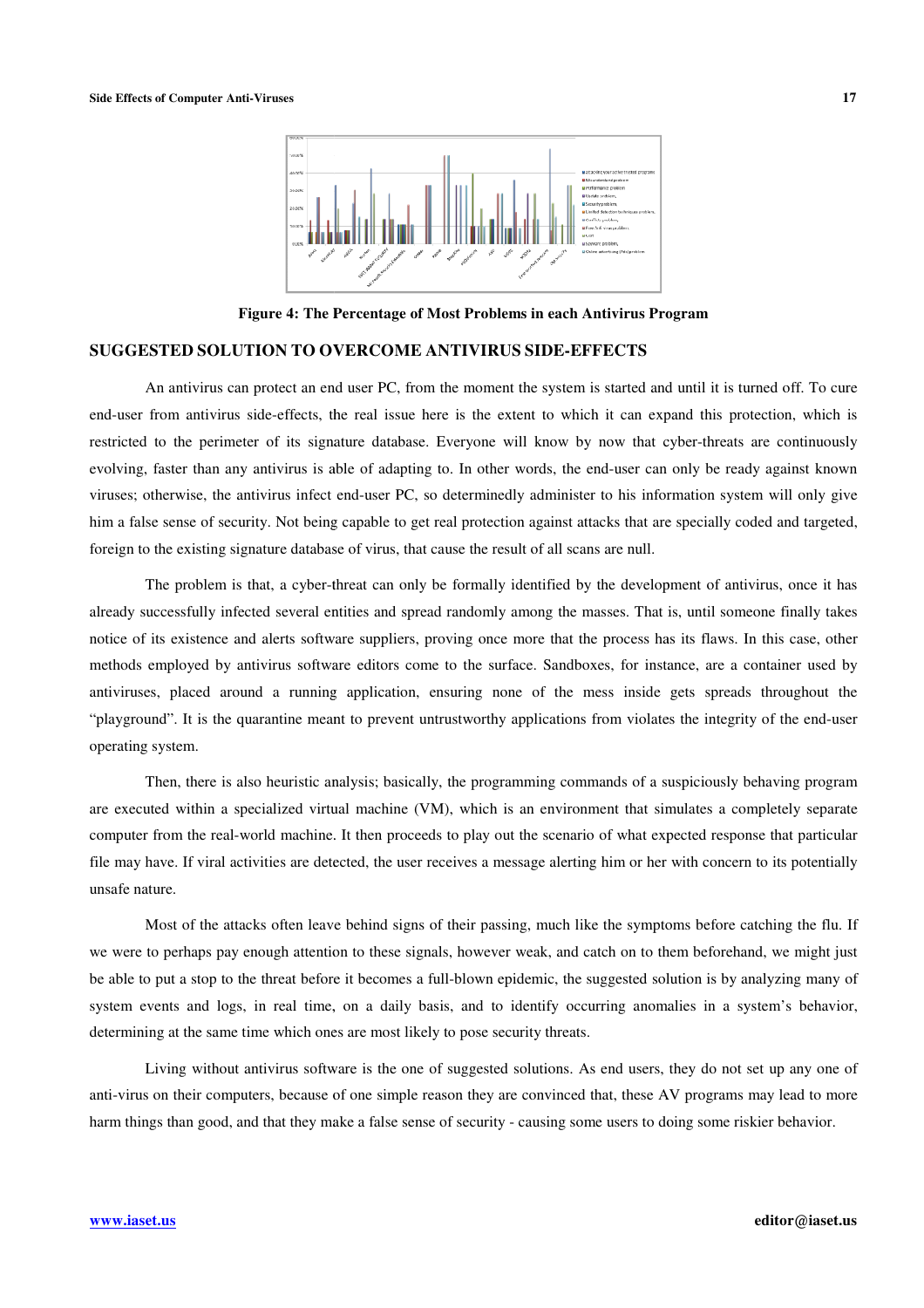As a software engineer, I cannot see my time lost due to bad software, and the AV software also has errors (bugs). As an example: one major antivirus program, lead to a lot of problems by deleting non-harm programs and user data.

AV software has to intercept many system functions to monitor, discover and prevent unwanted activity - even if the software is without bugs, which it isn't, it will slow down end-user computer, and allocate system resources and memory space. Also, after all that the end user must now pay a repeating bill in order to just feel safe.

How can the end-user live without antivirus software? He can do that by following these steps:

The end – user has to learn how to tell the things that belongs to his PC, what should be running and download, then learn to use the: Auto-runs, Process Explorer, and Root-Kit Revealer, all of these are available free, They're essential tools with high quality.

Install a good quality H/W firewall between the internet connection and the other part of your network, and then block all incoming ports.

Most of the time, run your PC as a non-admin user. This is named as Least User Access. Windows users most of time logs in with full administrative privileges and that made those users to be as a reason of security risks. So, the 'log in' as admin only in one case when it is necessary to change system configuration or to install any trusted software from a known company.

You have to make good judgment when you want to install new software, open an email, or visit a web site.

In a Periodic way run a free, online AV scanner to check your operating system to be sure that you have no infection.

Email or Web Browser, our advices for you: you have to think before open any email, if the email contained some bogus. You have to check the attachment size, recipient address, subject, sender address, if the recipient or sender is suspected, and then you have to do not open it.

For a web site, Check before visiting - go to Special site to check, if the site is in the list of malware sites or not. There are many checking sites like: www.stopbadware.org and SiteAdvisor.com.

Configure your web browser to use the highest level of security by set the Internet Zone to maximum security, then manually add selected, trusted sites to the Trusted Sites Zone you have to do this also for normal internet browsing.

Usual update your Internet Explorer and Outlook Express with the latest version, and configure your Outlook to read all emails by default in plain text. Also disable the preview panel if you need to read email in HTML.

Use the up to date browser as the default browser (like: Mozilla, FireFox, or Chrome).

# **CONCLUSIONS**

From this work, we conclude that there are no antivirus programs clear from side effects or disadvantages, so our advice is that, we have to educate the users of the personal computer to learn how to protect their valuable data and their programs and systems from any attacks without fully dependent on Antivirus. Then after some time, the end-users will get good experience to do that without using any Anti-Virus program.